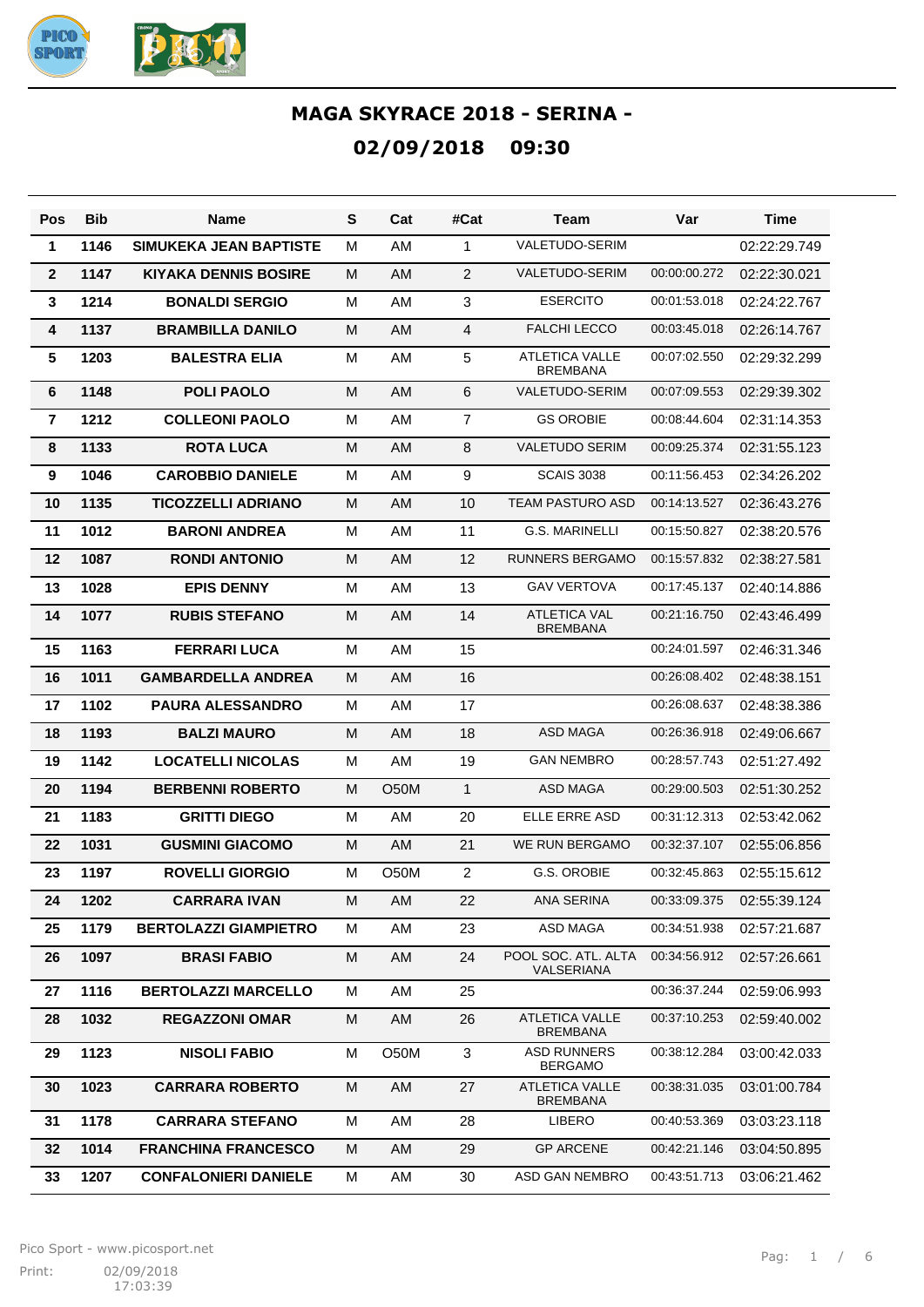

| Pos | <b>Bib</b> | Name                        | S | Cat               | #Cat           | Team                                                | Var          | Time         |
|-----|------------|-----------------------------|---|-------------------|----------------|-----------------------------------------------------|--------------|--------------|
| 34  | 1211       | <b>ARRIGONI STEFANO</b>     | м | AM                | 31             | ZACUP                                               | 00:44:25.982 | 03:06:55.731 |
| 35  | 1149       | RODARI GIAN PIETRO          | м | AM                | 32             | RUNNERS BERGAMO                                     | 00:44:53.745 | 03:07:23.494 |
| 36  | 1160       | <b>GRITTI DAVIDE</b>        | м | AM                | 33             | <b>ALPINI BRACCA</b>                                | 00:45:32.026 | 03:08:01.775 |
| 37  | 1200       | QUISTINI LUCIANO            | м | O <sub>5</sub> 0M | 4              | 447171                                              | 00:46:06.283 | 03:08:36.032 |
| 38  | 1038       | <b>FLORINDI FRANCESCO</b>   | м | AM                | 34             | <b>G.S DES AMIS</b>                                 | 00:46:29.057 | 03:08:58.806 |
| 39  | 1059       | <b>CORLAZZOLI MAURO</b>     | м | <b>O50M</b>       | 5              | LA RECASTELLO                                       | 00:47:13.300 | 03:09:43.049 |
| 40  | 1111       | <b>GAMBA MARCO</b>          | м | AM                | 35             | <b>CARVICO</b><br><b>SKYRUNNING</b>                 | 00:47:36.081 | 03:10:05.830 |
| 41  | 1134       | <b>BRAMBILLA MARTINA</b>    | F | AF                | $\mathbf{1}$   | VAM RACE                                            | 00:47:38.333 | 03:10:08.082 |
| 42  | 1093       | <b>RIPAMONTI MATTIA</b>     | M | AM                | 36             |                                                     | 00:48:25.867 | 03:10:55.616 |
| 43  | 1125       | <b>CARRARA GIORGIO</b>      | M | AM                | 37             |                                                     | 00:50:30.423 | 03:13:00.172 |
| 44  | 1030       | <b>BRAMBILLA MASSIMO</b>    | M | O <sub>5</sub> 0M | 6              | <b>CARVICO</b><br><b>SKYRUNNING</b>                 | 00:51:15.698 | 03:13:45.447 |
| 45  | 1158       | <b>BERERA ANDREA</b>        | M | AM                | 38             | ALTITUDE RACE                                       | 00:51:47.637 | 03:14:17.386 |
| 46  | 1177       | <b>CAPELLI IVAN</b>         | M | O <sub>5</sub> 0M | $\overline{7}$ | <b>ALTITUDE RACE</b>                                | 00:52:15.459 | 03:14:45.208 |
| 47  | 1204       | <b>BIGONI MASSIMO</b>       | M | AM                | 39             | <b>LIBERO</b>                                       | 00:53:21.763 | 03:15:51.512 |
| 48  | 1206       | <b>PEZZOLI PAOLA</b>        | F | AF                | $\overline{2}$ |                                                     | 00:53:32.521 | 03:16:02.270 |
| 49  | 1081       | PIROLA ANDREA               | M | AM                | 40             | <b>ATLETICA VALLE</b><br><b>BREMBANA</b>            | 00:53:47.277 | 03:16:17.026 |
| 50  | 1141       | <b>ZANCHI NICOLO</b>        | M | AM                | 41             |                                                     | 00:55:06.068 | 03:17:35.817 |
| 51  | 1190       | <b>CORIZZATO MATTEO</b>     | м | AM                | 42             | ATLETICA 42195 LU<br><b>FRIDA</b>                   | 00:55:38.346 | 03:18:08.095 |
| 52  | 1213       | <b>CAVAGNA MASSIMILIANO</b> | M | AM                | 43             | <b>CAI VAL SERINA</b>                               | 00:58:03.911 | 03:20:33.660 |
| 53  | 1155       | <b>BONACORSI ALESSANDRO</b> | M | AM                | 44             | <b>GAN NEMBRO SPORT</b><br><b>EVOLUTION CLUSONE</b> | 00:58:10.665 | 03:20:40.414 |
| 54  | 1089       | <b>SIGNORI ROBERTO</b>      | M | AM                | 45             |                                                     | 00:58:51.678 | 03:21:21.427 |
| 55  | 1153       | <b>LAZZARONI ADRIANO</b>    | м | AM                | 46             | <b>GAN NEMBRO SPORT</b><br><b>EVOLUTION</b>         | 01:00:02.975 | 03:22:32.724 |
| 56  | 1139       | <b>BONOMI MAURIZIO</b>      | м | AM                | 47             | ATLETICA MARATHON<br>ALMENNO S.S.                   | 01:00:03.230 | 03:22:32.979 |
| 57  | 1157       | <b>SAVOLDELLI FABIO</b>     | M | AM                | 48             | <b>GAN NEMBRO SPORT</b><br><b>EVOLUTION</b>         | 01:00:03.487 | 03:22:33.236 |
| 58  | 1002       | <b>MESSA DANILO</b>         | M | AM                | 49             | <b>SCAIS 3038</b>                                   | 01:00:09.978 | 03:22:39.727 |
| 59  | 1083       | <b>ROTA GIORGIO</b>         | М | AM                | 50             | FO DI PE                                            | 01:00:20.984 | 03:22:50.733 |
| 60  | 1191       | <b>LEONINI MORGAN</b>       | M | AM                | 51             | <b>RUNCARD</b>                                      | 01:00:47.007 | 03:23:16.756 |
| 61  | 1017       | <b>MARCHETTI LUCA</b>       | М | AM                | 52             | ATLETICA LA TORRE                                   | 01:01:32.033 | 03:24:01.782 |
| 62  | 1188       | <b>BONALDI RUBEN</b>        | M | AM                | 53             |                                                     | 01:02:00.536 | 03:24:30.285 |
| 63  | 1210       | <b>BOLIS DANIELE</b>        | М | AM                | 54             | PANTERA ROSA                                        | 01:02:24.300 | 03:24:54.049 |
| 64  | 1088       | <b>PEZZOTTA SIMONE</b>      | M | AM                | 55             | <b>GAV VERTOVA</b>                                  | 01:03:08.322 | 03:25:38.071 |
| 65  | 1129       | <b>QUARTI MARCO MAURO</b>   | М | O50M              | 8              | VALETUDOSERIM                                       | 01:03:41.589 | 03:26:11.338 |
| 66  | 1009       | <b>MERELLI MAURIZIO</b>     | M | AM                | 56             | LIBERO                                              | 01:03:55.097 | 03:26:24.846 |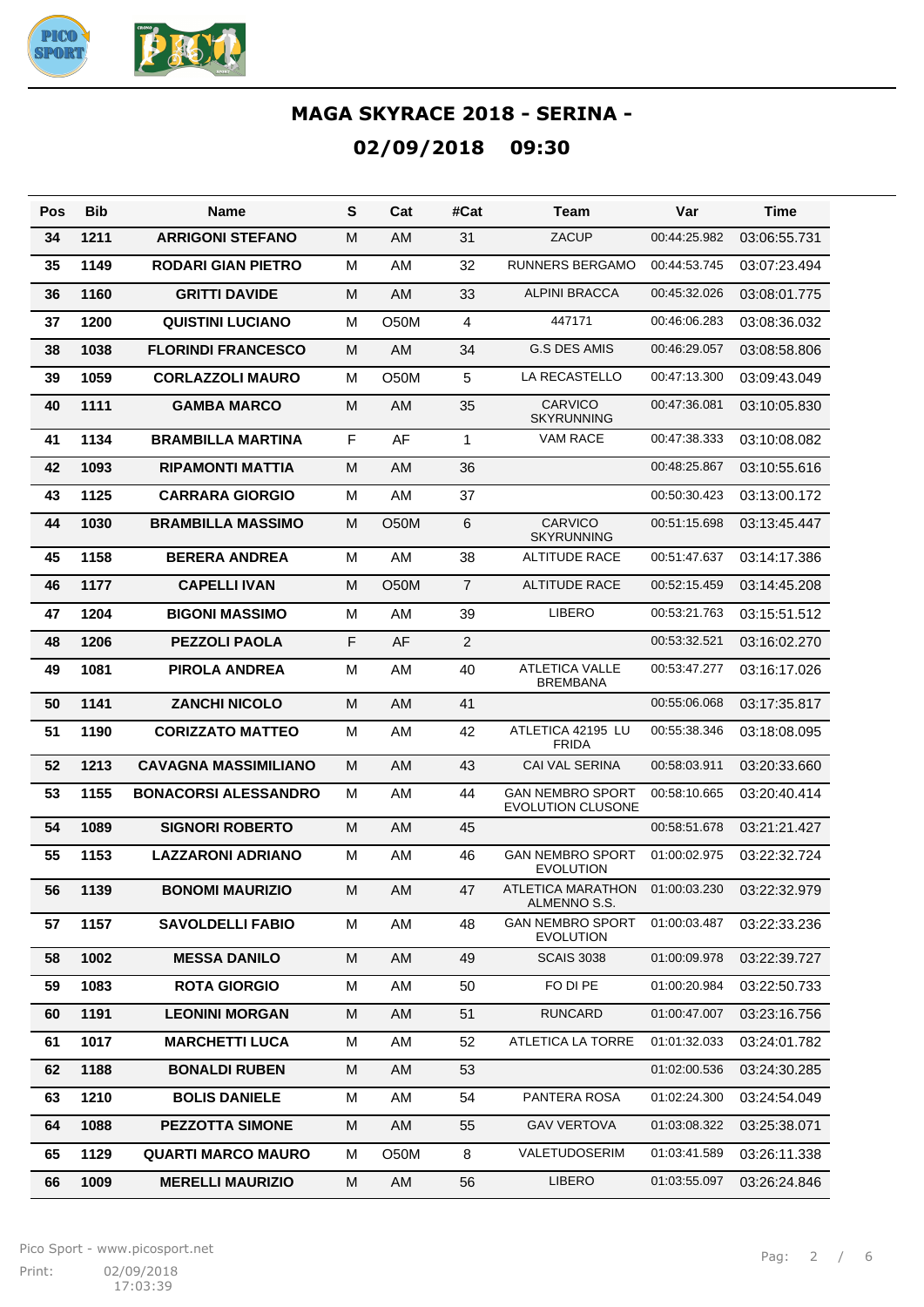

| Pos | Bib  | Name                       | S | Cat               | #Cat           | Team                                               | Var          | Time         |
|-----|------|----------------------------|---|-------------------|----------------|----------------------------------------------------|--------------|--------------|
| 67  | 1079 | <b>LEIDI GIAN FRANCO</b>   | M | AM                | 57             |                                                    | 01:04:10.354 | 03:26:40.103 |
| 68  | 1033 | <b>MONACI SERGIO</b>       | M | O60M              | $\mathbf{1}$   | <b>ATLETICA VALLE</b><br><b>BREMBANA</b>           | 01:04:11.836 | 03:26:41.585 |
| 69  | 1171 | <b>BERBENNI PIERO</b>      | M | AM                | 58             |                                                    | 01:05:40.652 | 03:28:10.401 |
| 70  | 1069 | <b>MINOSSI FLAVIO</b>      | M | AM                | 59             | <b>ASD MAGA</b>                                    | 01:05:55.412 | 03:28:25.161 |
| 71  | 1071 | <b>BERGAMELLI MARCO</b>    | M | AM                | 60             | <b>GS OROBIE</b>                                   | 01:06:25.185 | 03:28:54.934 |
| 72  | 1156 | <b>FERRI SILVANO</b>       | м | <b>O50M</b>       | 9              | <b>GAN NEMBRO SPORT</b><br><b>EVOLUTION</b>        | 01:07:03.696 | 03:29:33.445 |
| 73  | 1070 | <b>GRITTI ETTORE</b>       | M | AM                | 61             | ATLETICA PRESEZZO                                  | 01:07:10.199 | 03:29:39.948 |
| 74  | 1164 | <b>REDAELLI STEFANO</b>    | M | <b>AM</b>         | 62             | <b>ASD FALCHI LECCO</b>                            | 01:07:27.208 | 03:29:56.957 |
| 75  | 1126 | <b>FERRARIO LUCA</b>       | M | AM                | 63             | <b>GS AVIS SEREGNO</b>                             | 01:07:40.716 | 03:30:10.465 |
| 76  | 1101 | <b>VITALI FABRIZIO</b>     | M | <b>AM</b>         | 64             | <b>ATLETICA LA TORRE</b>                           | 01:07:46.968 | 03:30:16.717 |
| 77  | 1192 | <b>TIRABOSCHI LAURA</b>    | F | AF                | 3              |                                                    | 01:07:47.950 | 03:30:17.699 |
| 78  | 1034 | <b>PAPETTI HELENE</b>      | F | AF                | 4              | <b>ATLETICA VALLE</b><br><b>BREMBANA</b>           | 01:07:50.470 | 03:30:20.219 |
| 79  | 1072 | <b>MIDALI FAUSTO</b>       | M | O60M              | $\overline{a}$ | <b>ASD ATLETICA VALLE</b><br><b>BREMBANA</b>       | 01:07:54.223 | 03:30:23.972 |
| 80  | 1051 | <b>PEDRETTI FABIO</b>      | M | AM                | 65             | <b>RUNNERS BERGAMO</b>                             | 01:08:04.978 | 03:30:34.727 |
| 81  | 1082 | <b>GUERINI RENATO</b>      | M | AM                | 66             | <b>GAV VERTOVA</b>                                 | 01:08:20.987 | 03:30:50.736 |
| 82  | 1119 | <b>TRABUCCHI ROBERTO</b>   | м | <b>O50M</b>       | 10             | <b>ASD RUNNERS</b><br><b>BERGAMO</b>               | 01:08:39.746 | 03:31:09.495 |
| 83  | 1167 | <b>CAVICCHIOLO LUCA</b>    | M | AM                | 67             |                                                    | 01:09:39.530 | 03:32:09.279 |
| 84  | 1216 | <b>CALABRESE MIRKO</b>     | M | <b>AM</b>         | 68             |                                                    | 01:10:14.296 | 03:32:44.045 |
| 85  | 1048 | <b>CALCAGNILE GIUSEPPE</b> | M | <b>O50M</b>       | 11             | <b>G.S. AVIS TREVIGLIO</b><br><b>G. BRUSAFERRI</b> | 01:10:16.297 | 03:32:46.046 |
| 86  | 1084 | <b>COFFETTI MARCO</b>      | M | AM                | 69             | <b>RUNNERS BERGAMO</b>                             | 01:10:27.805 | 03:32:57.554 |
| 87  | 1124 | <b>PIAZZALUNGA ANDREA</b>  | M | AM                | 70             | <b>ASD RUNNERS</b><br><b>BERGAMO</b>               | 01:11:47.345 | 03:34:17.094 |
| 88  | 1063 | <b>SORTINO ANDREA</b>      | M | AM                | 71             | <b>ATLETICA VALLE</b><br><b>BREMBANA</b>           | 01:11:57.100 | 03:34:26.849 |
| 89  | 1021 | <b>CASTELLI MARINO</b>     | м | AM                | 72             |                                                    | 01:12:52.882 | 03:35:22.631 |
| 90  | 1091 | <b>LUCCHINI MATTEO</b>     | М | AM                | 73             | FO DI PE                                           | 01:15:06.450 | 03:37:36.199 |
| 91  | 1045 | <b>NORIS TOMMASO</b>       | м | O50M              | 12             | <b>GAN NEMBRO</b>                                  | 01:15:06.702 | 03:37:36.451 |
| 92  | 1181 | <b>SERIOLA MATTIA</b>      | М | AM                | 74             | <b>ATLETICA VAL</b><br><b>BREMBANA</b>             | 01:16:49.004 | 03:39:18.753 |
| 93  | 1159 | <b>MAURI CORRADO</b>       | м | AM                | 75             | LIBERO                                             | 01:17:13.767 | 03:39:43.516 |
| 94  | 1040 | <b>MERELLI FABIO</b>       | М | AM                | 76             |                                                    | 01:17:51.537 | 03:40:21.286 |
| 95  | 1010 | <b>FUSI MARCO</b>          | м | AM                | 77             | <b>RUNNING TEAM</b><br><b>MOTTA VISCONTI</b>       | 01:18:05.544 | 03:40:35.293 |
| 96  | 1165 | <b>CORTINOVIS DAVIDE</b>   | M | AM                | 78             | POLISPORTIVA CRAL<br>BPB A.S.D.                    | 01:18:22.553 | 03:40:52.302 |
| 97  | 1107 | <b>REGAZZONI CLAUDIO</b>   | M | AM                | 79             | CARVICO<br><b>SKYRUNNING</b>                       | 01:19:04.316 | 03:41:34.065 |
| 98  | 1066 | <b>CABRINI PATRIZIO</b>    | М | O <sub>5</sub> 0M | 13             | <b>GSA CAMOS</b>                                   | 01:19:04.831 | 03:41:34.580 |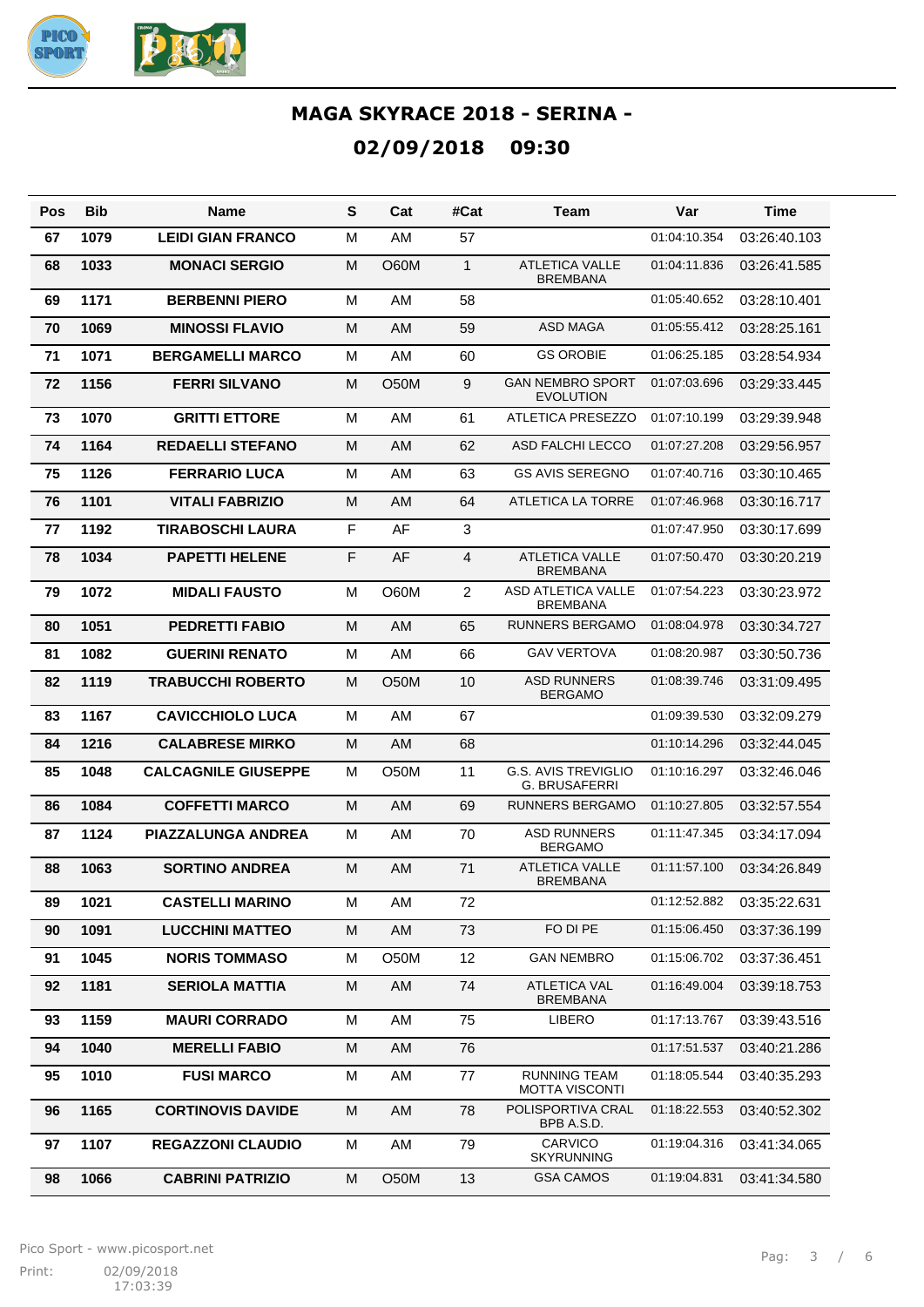

| Pos | <b>Bib</b> | <b>Name</b>                    | S | Cat               | #Cat           | Team                                      | Var          | Time         |
|-----|------------|--------------------------------|---|-------------------|----------------|-------------------------------------------|--------------|--------------|
| 99  | 1105       | <b>GHISLENI PAOLO</b>          | м | AM                | 80             | CARVICO<br><b>SKYRUNNING</b>              | 01:19:15.080 | 03:41:44.829 |
| 100 | 1110       | <b>ROSSI GIOVANNI</b>          | M | O60M              | $\mathbf{3}$   | <b>CARVICO</b><br><b>SKYRUNNING</b>       | 01:19:26.319 | 03:41:56.068 |
| 101 | 1003       | <b>CARRARA MATTEO</b>          | M | AM                | 81             |                                           | 01:20:03.356 | 03:42:33.105 |
| 102 | 1143       | <b>BOFFELLI ROBERTO</b>        | M | <b>O50M</b>       | 14             | <b>SCAIS 3038</b>                         | 01:20:10.109 | 03:42:39.858 |
| 103 | 1198       | <b>OTTAVIANO SILVIA</b>        | F | AF                | 5              | <b>GAN NEMBRO</b>                         | 01:20:25.868 | 03:42:55.617 |
| 104 | 1152       | <b>REGAZZONI JESSICA</b>       | F | AF                | 6              | <b>WE ARE RUNNERS</b>                     | 01:22:31.935 | 03:45:01.684 |
| 105 | 1120       | <b>CELORIA CRISTIAN</b>        | M | AM                | 82             | <b>ASD RUNNERS</b><br><b>BERGAMO</b>      | 01:23:59.732 | 03:46:29.481 |
| 106 | 1174       | <b>PALAZZI ANGELO</b>          | М | <b>O60M</b>       | 4              | <b>ASD MAGA</b>                           | 01:24:50.009 | 03:47:19.758 |
| 107 | 1195       | <b>MAZZOLENI CLAUDIO</b>       | м | AM                | 83             | ASD MAGA                                  | 01:24:50.759 | 03:47:20.508 |
| 108 | 1121       | <b>MARIANI ARIANNA</b>         | F | AF                | $\overline{7}$ | <b>ASD RUNNERS</b><br><b>BERGAMO</b>      | 01:25:58.526 | 03:48:28.275 |
| 109 | 1094       | <b>CAGNONI PAOLO LORENZO</b>   | M | AM                | 84             | <b>GS OREZZO</b>                          | 01:26:25.060 | 03:48:54.809 |
| 110 | 1058       | <b>HERNANDEZ ALEJANDRA</b>     | F | AF                | 8              | <b>SKY RACE</b>                           | 01:26:45.069 | 03:49:14.818 |
| 111 | 1067       | <b>STREPAROLA IVAN</b>         | M | AM                | 85             | POOL SOC.ATL.ALTA<br><b>VALSERIANA</b>    | 01:26:48.562 | 03:49:18.311 |
| 112 | 1013       | <b>RESTEGHINI FILIPPO</b>      | M | AM                | 86             | <b>P.US ACLI GIURIATI</b><br>P.GARIMOLDI  | 01:26:56.085 | 03:49:25.834 |
| 113 | 1068       | <b>PEZZERA FRANCO RICCARDO</b> | M | AM                | 87             | <b>GAV VERTOVA</b>                        | 01:28:30.885 | 03:51:00.634 |
| 114 | 1065       | <b>VECCHI EMILIANO</b>         | М | AM                | 88             | ATLETICA PRESEZZO                         | 01:30:45.448 | 03:53:15.197 |
| 115 | 1078       | <b>MERELLI PAOLO</b>           | м | AM                | 89             |                                           | 01:31:13.971 | 03:53:43.720 |
| 116 | 1131       | <b>CAMANINI LELIA MARIA</b>    | F | O <sub>5</sub> OF | $\mathbf{1}$   | ATLETICA REBO<br><b>GUSSAGO</b>           | 01:32:08.732 | 03:54:38.481 |
| 117 | 1132       | <b>MOLENDI GIANBATTISTA</b>    | M | O60M              | 5              | ATLETICA PARATICO                         | 01:32:08.992 | 03:54:38.741 |
| 118 | 1104       | <b>PETTE VINCENZO</b>          | M | AM                | 90             | <b>CARVICO</b><br><b>SKYRUNNING</b>       | 01:33:00.748 | 03:55:30.497 |
| 119 | 1096       | <b>TIRABOSCHI ALBERTO</b>      | M | AM                | 91             |                                           | 01:33:23.279 | 03:55:53.028 |
| 120 | 1090       | <b>CERONI PIER SANDRO</b>      | M | O50M              | 15             |                                           | 01:33:44.040 | 03:56:13.789 |
| 121 | 1080       | <b>SPREAFICO CHIARA</b>        | F | AF                | 9              |                                           | 01:35:31.596 | 03:58:01.345 |
| 122 | 1018       | <b>CALVI ALBERTO</b>           | M | AM                | 92             | <b>ATLETICA TREVIGLIO</b>                 | 01:35:49.105 | 03:58:18.854 |
| 123 | 1052       | <b>ROTA MARCO</b>              | M | AM                | 93             | ASD MAGA                                  | 01:36:02.613 | 03:58:32.362 |
| 124 | 1209       | <b>ROSSATO PIETRO</b>          | M | AM                | 94             |                                           | 01:36:32.870 | 03:59:02.619 |
| 125 | 1161       | <b>TELINI NICOLA</b>           | M | AM                | 95             | <b>SCAIS 3038</b>                         | 01:37:37.663 | 04:00:07.412 |
| 126 | 1035       | <b>CARRARA ALESSANDRO</b>      | M | AM                | 96             |                                           | 01:40:15.496 | 04:02:45.245 |
| 127 | 1199       | <b>VETTURI ANDREA RENATO</b>   | M | O50M              | 16             | <b>GS AVIS TREVIGLIO</b><br><b>BG 166</b> | 01:40:17.246 | 04:02:46.995 |
| 128 | 1173       | <b>CONSOLI MASSIMO</b>         | М | O <sub>5</sub> 0M | 17             |                                           | 01:40:23.500 | 04:02:53.249 |
| 129 | 1151       | <b>BELOTTI MATTEO</b>          | M | AM                | 97             | WE ARE RUNNERS                            | 01:41:31.786 | 04:04:01.535 |
| 130 | 1108       | <b>ZANCHI GIORGIO</b>          | M | AM                | 98             | <b>CARVICO SKY</b><br><b>RUNNING</b>      | 01:44:30.392 | 04:07:00.141 |
| 131 | 1205       | <b>SCANZI SABRINA</b>          | F | AF                | 10             |                                           | 01:45:37.416 | 04:08:07.165 |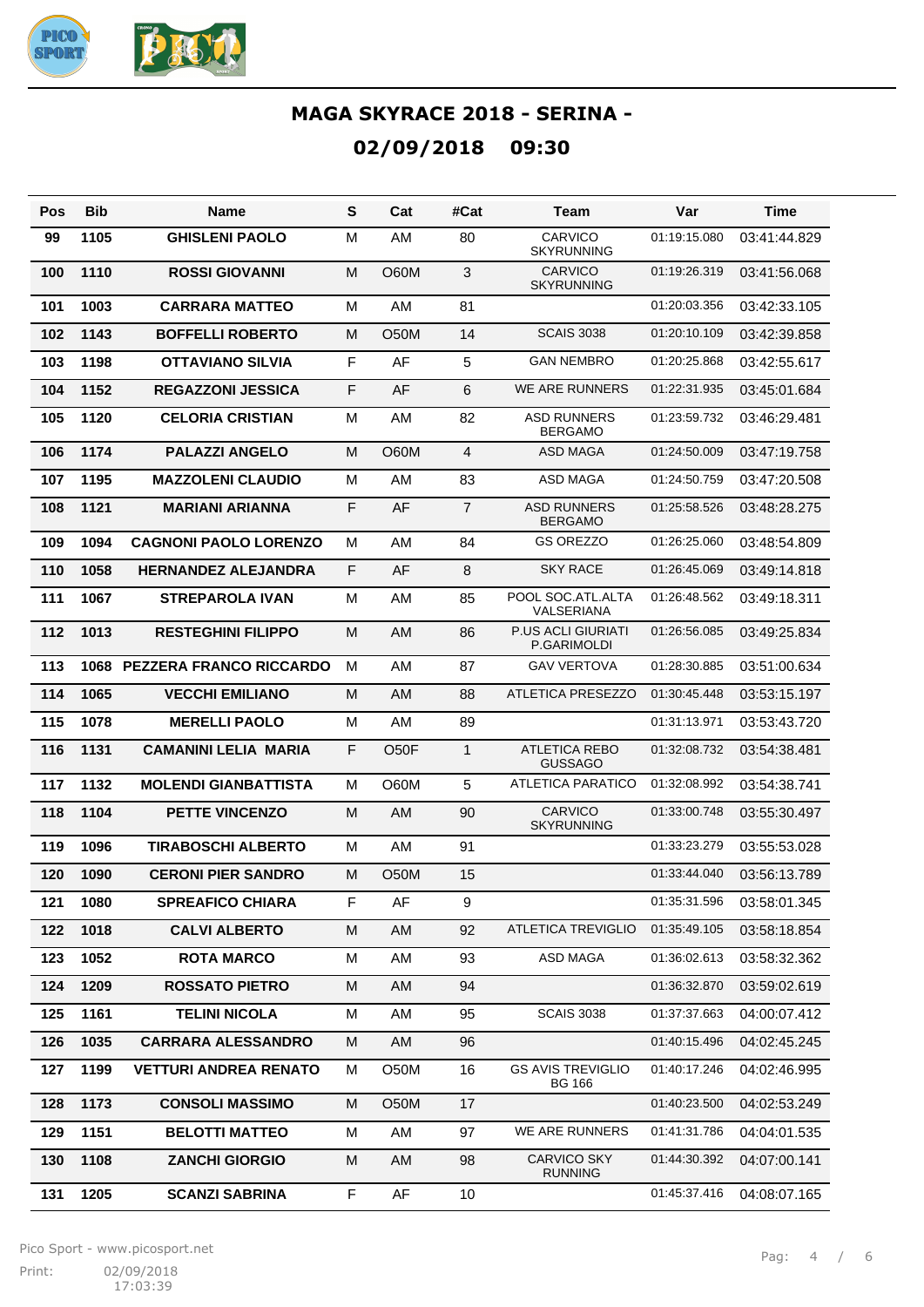

| Pos | <b>Bib</b> | Name                          | S           | Cat               | #Cat           | Team                                                  | Var          | Time         |
|-----|------------|-------------------------------|-------------|-------------------|----------------|-------------------------------------------------------|--------------|--------------|
| 132 | 1201       | <b>MAZZUCCHELLI PAOLA</b>     | F           | O <sub>5</sub> OF | $\overline{2}$ | <b>ATLETICA PARATICO</b>                              | 01:45:37.671 | 04:08:07.420 |
| 133 | 1037       | <b>BARONI VITTORIA</b>        | F           | AF                | 11             | ATLETICA ALMENNO<br><b>SAN SALVATORE</b>              | 01:45:40.418 | 04:08:10.167 |
| 134 | 1166       | <b>PRANDI OMAR</b>            | M           | AM                | 99             | <b>RUNNERS BERGAMO</b>                                | 01:46:26.691 | 04:08:56.440 |
| 135 | 1029       | <b>BORDOGNI MARTA</b>         | F           | AF                | 12             | <b>GAV VERTOVA</b>                                    | 01:48:40.011 | 04:11:09.760 |
| 136 | 1187       | <b>CORTESI FRANCO</b>         | M           | O50M              | 18             | ELLE ERRE ASD                                         | 01:55:13.449 | 04:17:43.198 |
| 137 | 1022       | <b>MAGNAGHI STEFANO</b>       | M           | AM                | 100            |                                                       | 01:56:47.778 | 04:19:17.527 |
| 138 | 1060       | <b>BACUZZI CLAUDIO</b>        | M           | AM                | 101            |                                                       | 01:57:00.776 | 04:19:30.525 |
| 139 | 1044       | <b>MAGONI DANIELE</b>         | M           | <b>O50M</b>       | 19             | ATL.VALLE BREMBANA                                    | 01.59.04.590 | 04:21:34.339 |
| 140 | 1024       | <b>LENZA STEFANO</b>          | M           | O50M              | 20             |                                                       | 02:01:40.673 | 04:24:10.422 |
| 141 | 1182       | <b>COMI RAFFAELE</b>          | M           | AM                | 102            | <b>LIBERO</b>                                         | 02:02:17.682 | 04:24:47.431 |
| 142 | 1118       | <b>GHISALBERTI CARLO</b>      | M           | AM                | 103            | <b>LIBERO</b>                                         | 02:02:33.680 | 04:25:03.429 |
| 143 | 1172       | <b>GALIZZI AMBRA</b>          | $\mathsf F$ | AF                | 13             |                                                       | 02:04:52.523 | 04:27:22.272 |
| 144 | 1140       | <b>VISTALLI ERMANDO</b>       | M           | O60M              | 6              | <b>CARVICO</b><br><b>SKYRUNNING</b>                   | 02:07:22.602 | 04:29:52.351 |
| 145 | 1176       | <b>CAVAGNA DIEGO</b>          | M           | O50M              | 21             | ASD MAGA                                              | 02:07:22.856 | 04:29:52.605 |
| 146 | 1047       | <b>MASSERINI DAVIDE</b>       | M           | AM                | 104            | <b>GAV VERTOVA</b>                                    | 02:09:07.888 | 04:31:37.637 |
| 147 | 1049       | <b>ZAPPA FRANCESCA</b>        | F           | AF                | 14             | <b>GAV VERTOVA</b>                                    | 02:09:32.671 | 04:32:02.420 |
| 148 | 1100       | <b>PALAZZI CINZIA</b>         | F           | AF                | 15             | <b>SPORT EVOLUTION</b><br><b>CLUSONE</b>              | 02:10:55.214 | 04:33:24.963 |
| 149 | 1103       | <b>TOMASONI EUGENIO</b>       | M           | AM                | 105            | <b>SPORT EVOLUTION</b><br><b>CLUSONE</b>              | 02:11:10.231 | 04:33:39.980 |
| 150 | 1036       | <b>VISCARDI MAURIZIO</b>      | M           | AM                | 106            | CANTO DI CORSA                                        | 02:14:23.326 | 04:36:53.075 |
| 151 | 1062       | <b>CHIAPPA SILVIA</b>         | $\mathsf F$ | AF                | 16             | <b>ALTITUDE RACE</b>                                  | 02:17:27.421 | 04:39:57.170 |
| 152 | 1061       | <b>LONGHI FLORIANO</b>        | M           | O60M              | $\overline{7}$ | <b>BIGACC DE ELA</b>                                  | 02:17:27.675 | 04:39:57.424 |
| 153 | 1001       | <b>GUSMINI ANDREA</b>         | M           | AM                | 107            |                                                       | 02:17:43.678 | 04:40:13.427 |
| 154 | 1150       | <b>SONZOGNI MARCELLO</b>      | M           | AM                | 108            | <b>ATLETICA VALLE</b><br>BREMBANA                     | 02:17:43.684 | 04:40:13.433 |
| 155 | 1117       | <b>SANGALLI MASSIMILIANO</b>  | М           | AM                | 109            | GP CODOGNO 82                                         | 02:17:46.930 | 04:40:16.679 |
| 156 | 1054       | <b>PEZZOTTA SERGIO</b>        | M           | O <sub>5</sub> 0M | 22             |                                                       | 02:17:48.162 | 04:40:17.911 |
| 157 | 1015       | <b>SEBASTIANI SALVINO</b>     | M           | AM                | 110            | <b>GS DUCOS SANT</b><br><b>EUFEMIA</b>                | 02:18:00.437 | 04:40:30.186 |
| 158 | 1085       | <b>PERSICO PAOLA</b>          | F           | AF                | 17             |                                                       | 02:18:55.221 | 04:41:24.970 |
| 159 | 1075       | <b>TREPA TORRES TIAGO</b>     | M           | AM                | 111            | <b>AGONES</b>                                         | 02:20:05.253 | 04:42:35.002 |
| 160 | 1115       | <b>DEL BELLO SERGIO PRIMO</b> | м           | <b>O50M</b>       | 23             | <b>ATLETICA CASTEL</b><br><b>ROZZONE</b>              | 02:23:42.348 | 04:46:12.097 |
| 161 | 1185       | <b>POMA PIERO</b>             | M           | O50M              | 24             | ELLE ERRE ASD                                         | 02:24:03.129 | 04:46:32.878 |
| 162 | 1019       | <b>D ACHILLE ALESSANDRO</b>   | M           | AM                | 112            | <b>SPORT CLUB</b><br>ATLETICA LIBERTAS<br>SESTO A.S.D | 02:24:53.414 | 04:47:23.163 |
| 163 | 1073       | <b>TIRABOSCHI MARTINA</b>     | F           | AF                | 18             |                                                       | 02:27:03.473 | 04:49:33.222 |